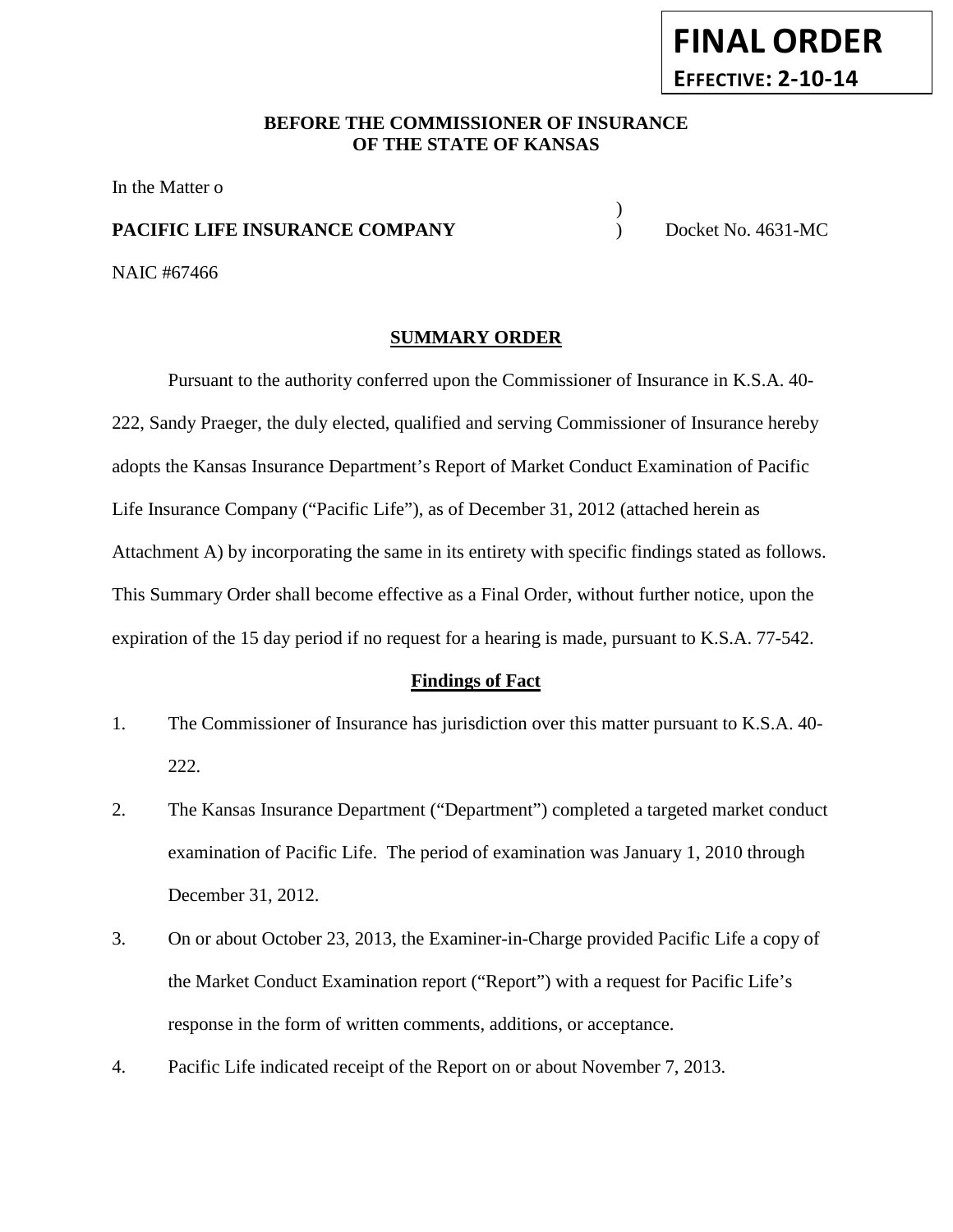- 5. The Department examined Pacific Life's complaint handling with respect to (1) whether complaints are recorded in the required format on the Pacific Life's complaint register; (2) whether Pacific Life has adequate complaint handling procedures in place and communicates such procedures to policyholders; (3) whether Pacific Life takes adequate steps to finalize and dispose of the complaint in accordance with applicable statutes, rules and regulations, and contract language; and (4) whether the time frame within which the Pacific Life responds to complaints is in accordance with applicable statutes, rules and regulations.
- 6. No violations of Kansas statutes or regulations were discovered in the process of the examination.

#### **Applicable Law**

K.S.A. 40-222 states, in pertinent part:

(a) Whenever the commissioner of insurance deems it necessary but at least once every five years, the commissioner may make, or direct to be made, a financial examination of any insurance company in the process of organization, or applying for admission or doing business in this state. In addition, at the commissioner's discretion the commissioner may make, or direct to be made, a market regulation examination of any insurance company doing business in this state.

K.S.A. 40-2404 states, in pertinent part:

The following are hereby defined as unfair methods of competition and unfair or deceptive acts or practices in the business of insurance:

\*\*\*

(10) Failure to maintain complaint handling procedures. Failure of any person, who is an insurer on an insurance policy, to maintain a complete record of all the complaints which it has received since the date of its last examination under K.S.A. 40-222, and amendments thereto; but no such records shall be required for complaints received prior to the effective date of this act. The record shall indicate the total number of complaints, their classification by line of insurance, the nature of each complaint, the disposition of the complaints, the date each complaint was originally received by the insurer and the date of final disposition of each complaint. For purposes of this subsection, "complaint" means any written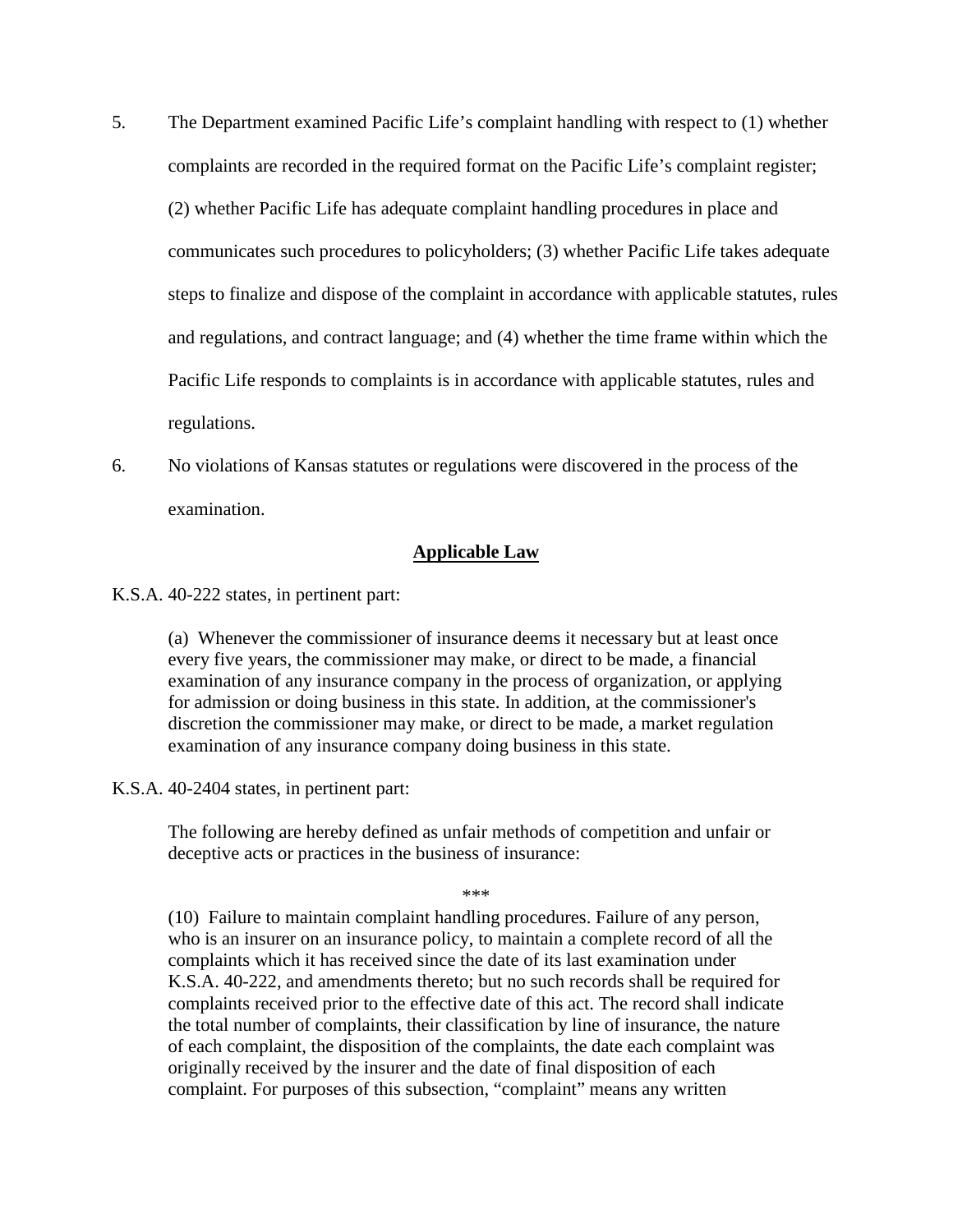communication primarily expressing a grievance related to the acts and practices set out in this section.

# **Conclusions of Law**

Based upon the Findings of Fact enumerated in Paragraphs #1 through #4 and the

Applicable Law cited above, **IT IS, THEREFORE, ORDERED BY THE COMMISSIONER** 

# **OF INSURANCE:**

- 1. The Commissioner of Insurance has jurisdiction over this matter pursuant to K.S.A. 40- 222.
- 2. The Kansas Insurance Department's ("KID") Report of Market Conduct Examination of

Pacific Life as of December 31, 2012 is herein adopted in its entirety.

## **IT IS SO ORDERED THIS 22nd DAY OF JANUARY 2014, IN THE CITY OF TOPEKA, COUNTY OF SHAWNEE, STATE OF KANSAS.**



\_/s/ Sandy Praeger\_\_\_\_\_\_\_\_\_\_\_\_\_\_ Sandy Praeger Commissioner of Insurance

BY:

 $\angle$ s/ John Wine $\angle$ John Wine General Counsel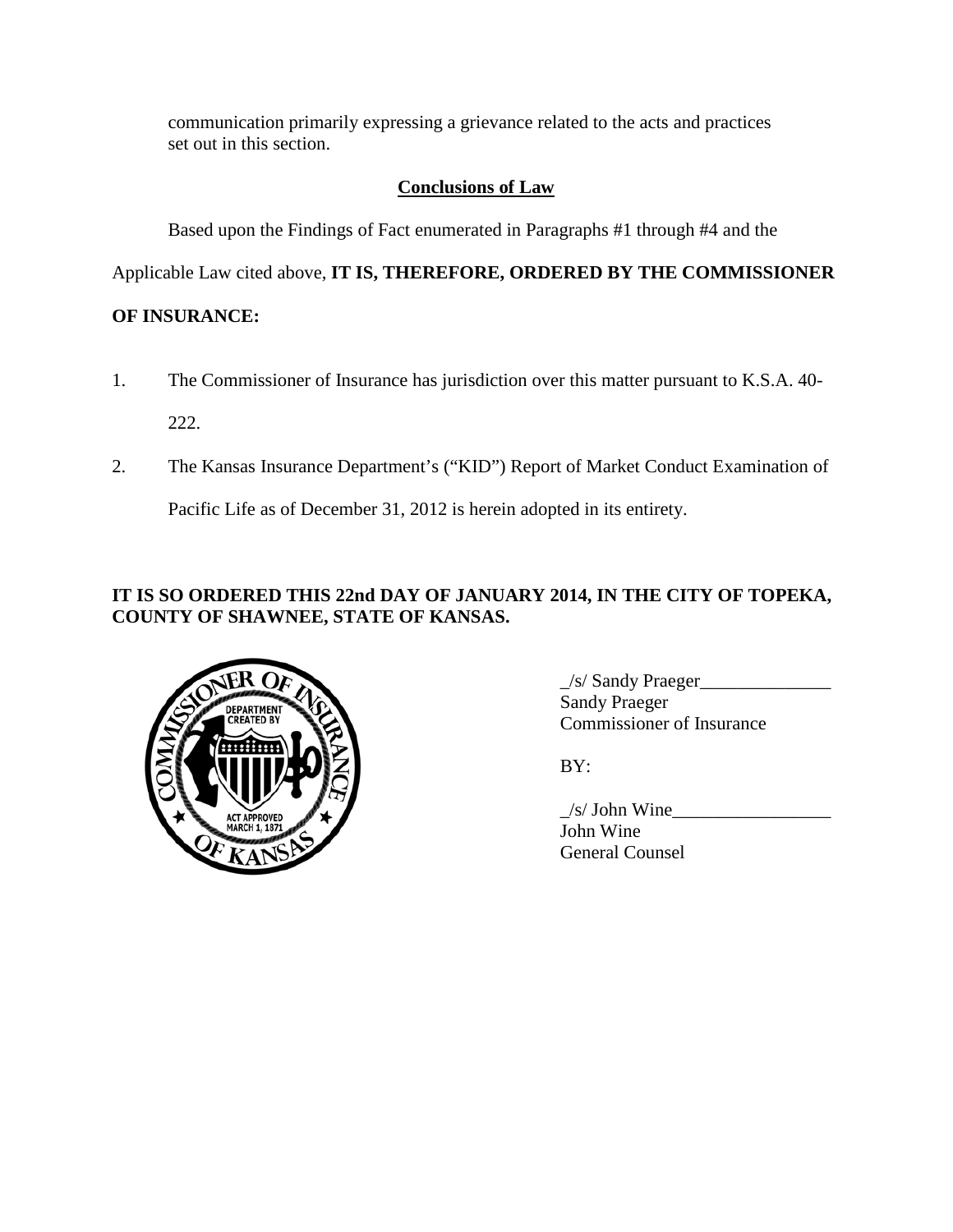#### **NOTICE OF RIGHTS**

Pacific Life is entitled to a hearing pursuant to K.S.A. 77-537, the Kansas Administrative Procedure Act. If Pacific Life desires a hearing, Pacific Life must file a written request for a hearing with:

John Wine, General Counsel Kansas Insurance Department 420 S.W.  $9^{th}$  Street Topeka, Kansas 66612

This request must be filed within fifteen (15) days from the date of service of this Summary Order. If Pacific Life requests a hearing, the Kansas Insurance Department will notify Pacific Life of the time and place of the hearing and information on the procedures, right of representation, and other rights of parties relating to the conduct of the hearing before the commencement of the same.

If a hearing is not requested in the time and manner stated above, this Summary Order shall become effective as a Final Order upon the expiration of time for requesting a hearing, pursuant to K.S.A. 77-613. In the event that Pacific Life files a petition for judicial review, pursuant to K.S.A. 77-613(e), the agency officer to be served on behalf of the Kansas Insurance Department is:

John Wine, General Counsel Kansas Insurance Department 420 S.W.  $9<sup>th</sup>$  Street Topeka, Kansas 66612